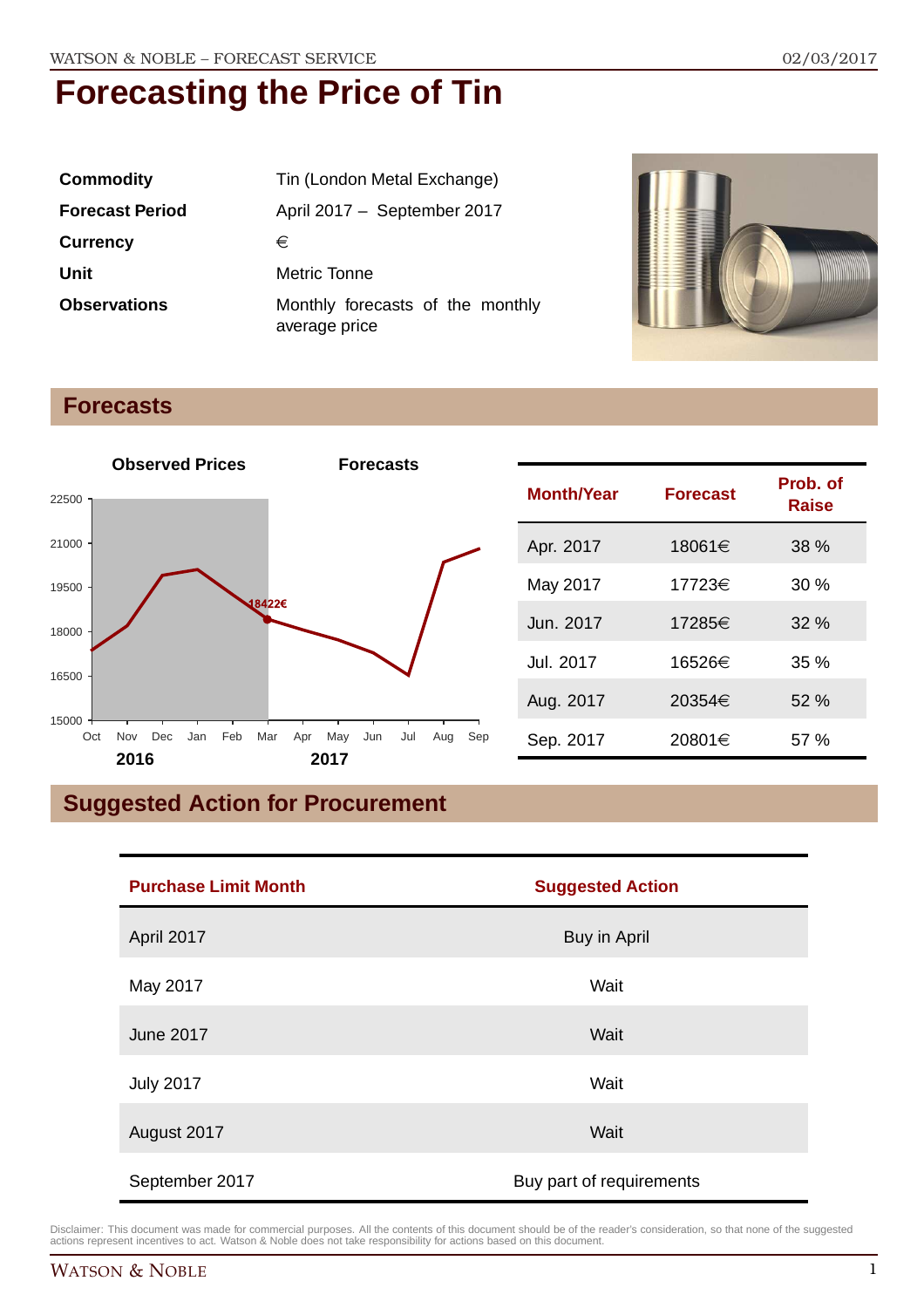### **Impact Analysis: One Month Forecast**



Our algorithm forecasts a lower price of Tin in one month: it is expectable that the price decreases 1.96% from 18422 $\in$  to 18061 $\in$ until the beginning of April.

### **Indices of Factors**



- **Considerably negative pressure of the index of variables representing the market upstream**
- Negative pressure of the index of variables representing the market downstream
- **Negative pressure of the financial index**
- Slightly positive pressure of other commodities and other factors
- Focus on Thailand, Indonesia, and Singapore

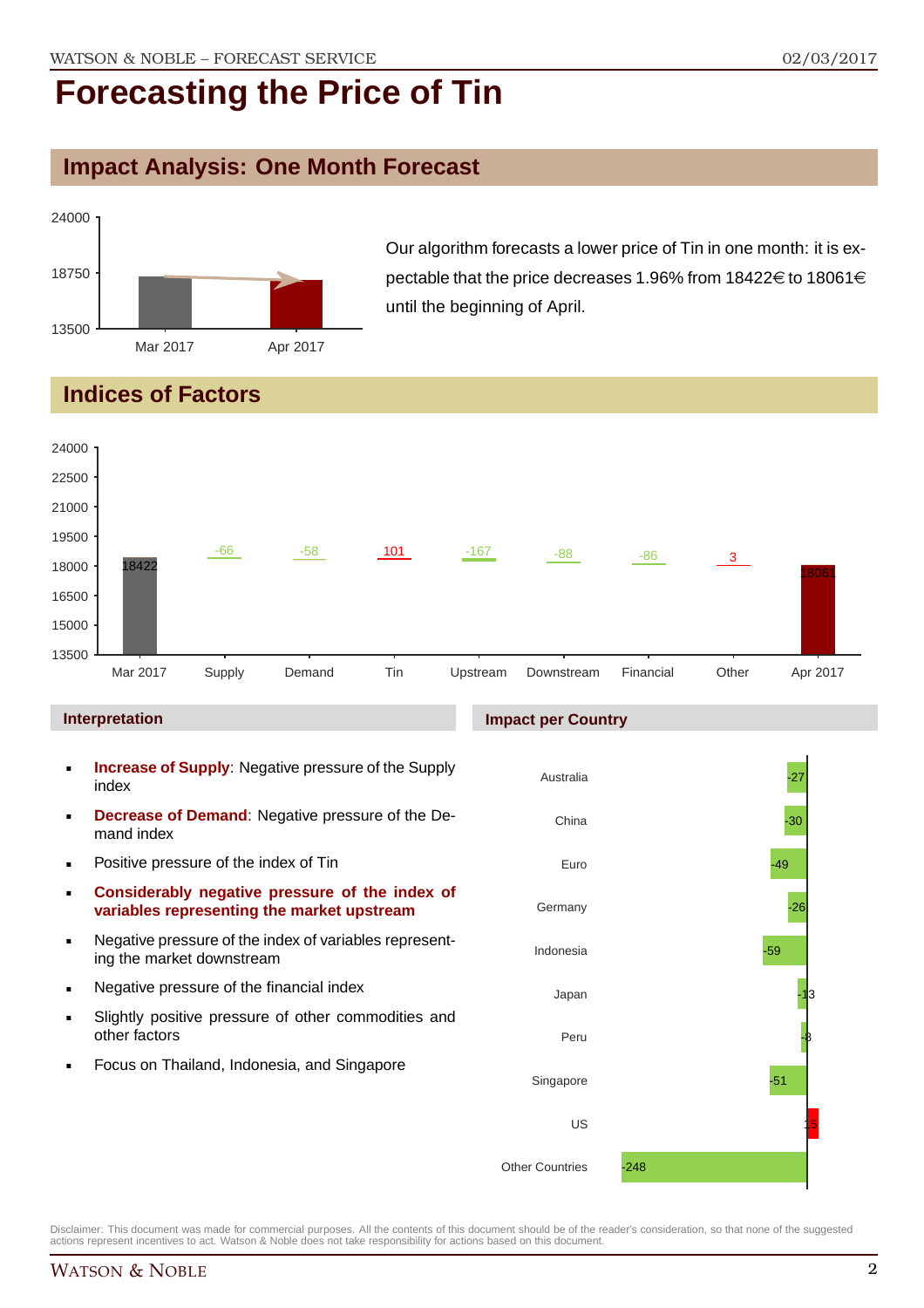### **Impact Analysis: Two Months Forecast**



Our algorithm forecasts a lower price of Tin in two months: it is expectable that the price decreases 3.79% from  $18422 \in$  to 17723 $\in$  until the beginning of May.

### **Indices of Factors**



- Slightly negative pressure of other commodities and other factors
- Focus on Japan, Singapore, and Peru

#### Disclaimer: This document was made for commercial purposes. All the contents of this document should be of the reader's consideration, so that none of the suggested actions represent incentives to act. Watson & Noble does not take responsibility for actions based on this document.

Peru

US

-397

Singapore

Other Countries

-72

-8

-130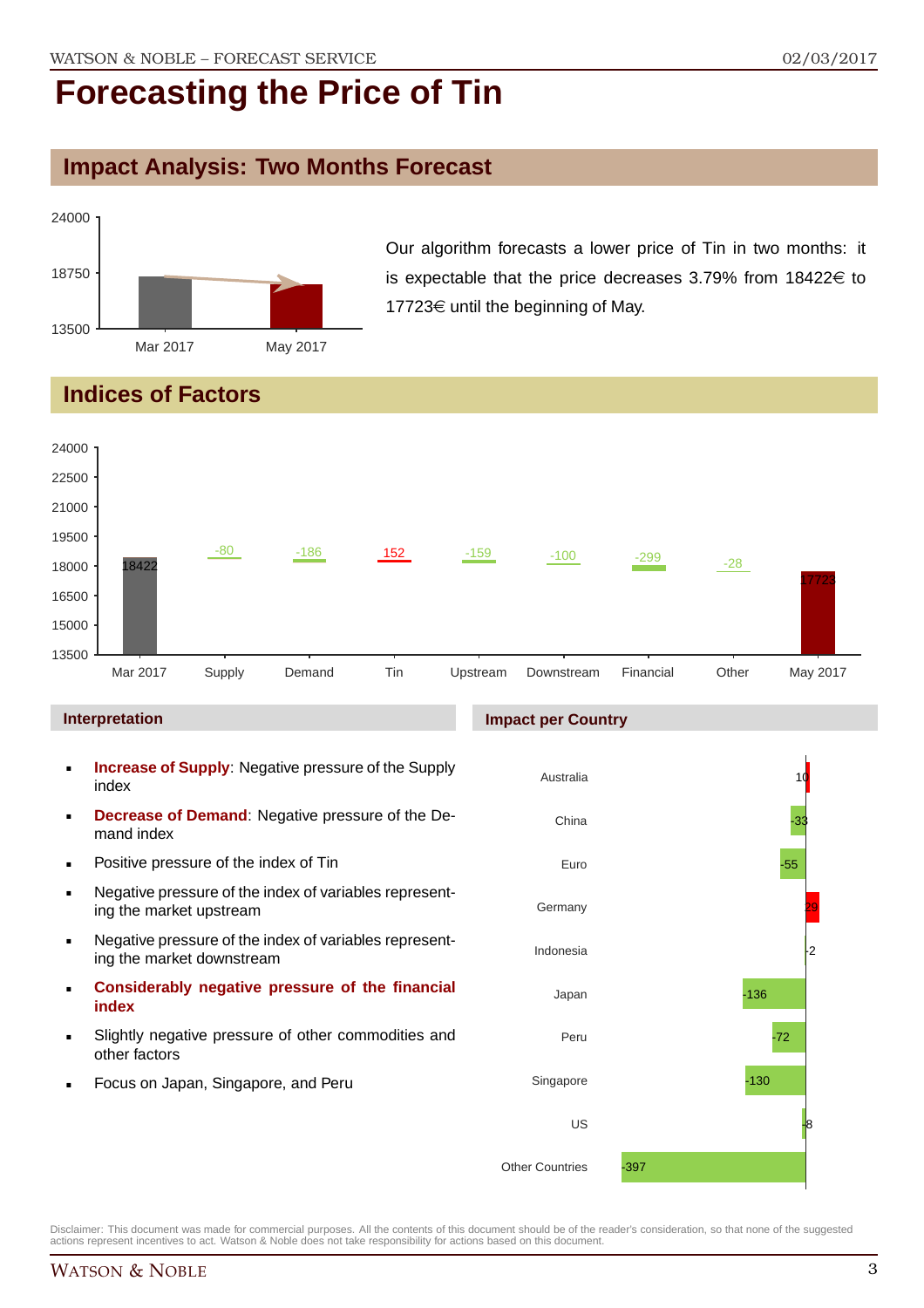### **Impact Analysis: Three Months Forecast**



Our algorithm forecasts a lower price of Tin in three months: it is expectable that the price decreases 6.17% from  $18422 \in$  to 17285 $\in$  until the beginning of June.

### **Indices of Factors**



#### **Interpretation**

- **Increase of Supply**: Negative pressure of the Supply index
- **Considerable decrease of Demand**: Negative pressure of the Demand index
- **Considerably positive pressure of the index of Tin**
- **Considerably negative pressure of the index of variables representing the market upstream**
- Negative pressure of the index of variables representing the market downstream
- **Negative pressure of the financial index**
- **Negative pressure of other commodities and other** factors
- Focus on Nigeria, Japan, and US

#### **Impact per Country**

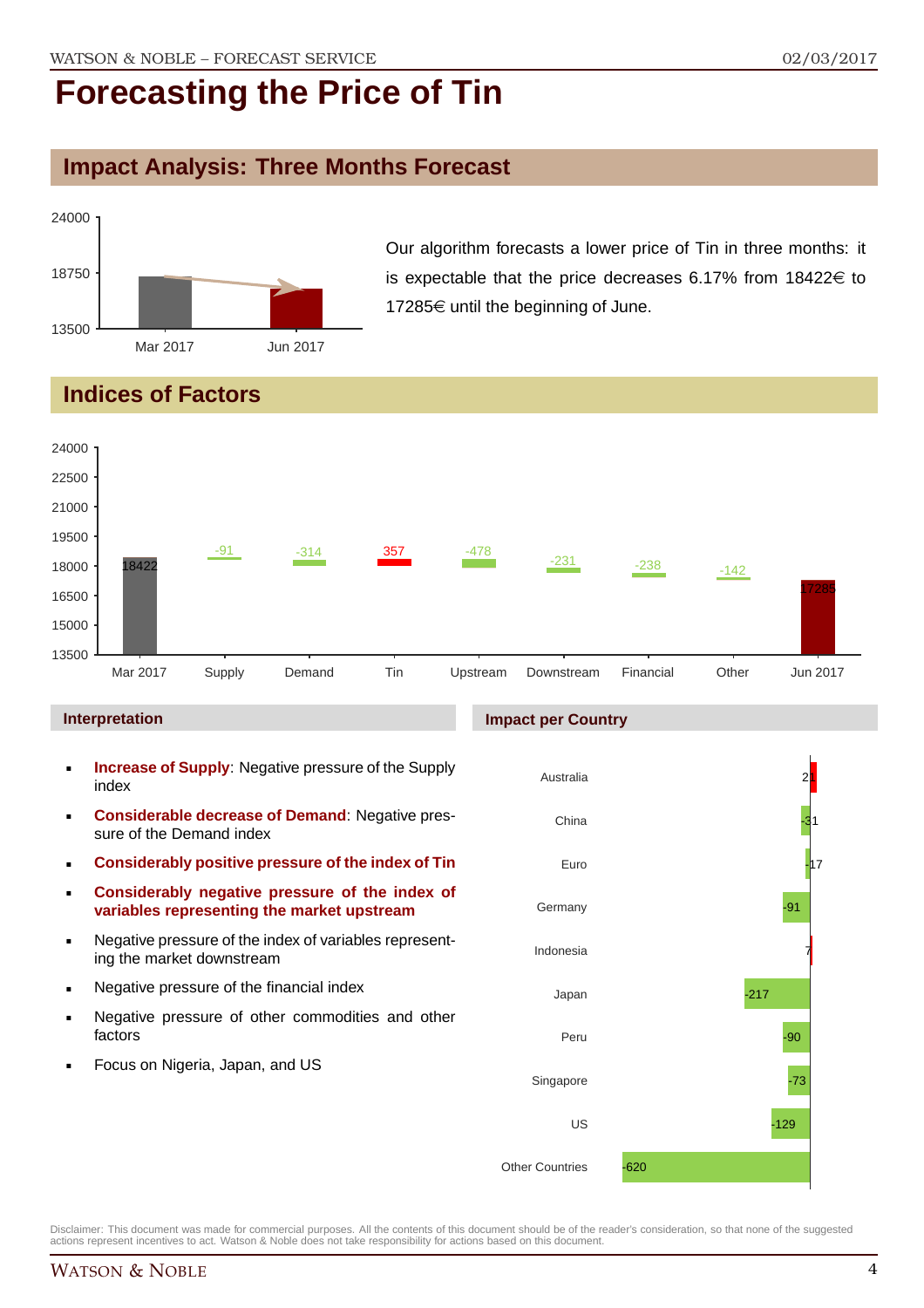### **Impact Analysis: Four Months Forecast**



Our algorithm forecasts a lower price of Tin in four months: it is expectable that the price decreases 10.29% from  $18422 \in$  to 16526€ until the beginning of July.

### **Indices of Factors**



#### **Interpretation**

- **Increase of Supply**: Negative pressure of the Supply index
- **Considerable decrease of Demand**: Negative pressure of the Demand index
- **Considerably positive pressure of the index of Tin**
- **Considerably negative pressure of the index of variables representing the market upstream**
- Negative pressure of the index of variables representing the market downstream
- **Negative pressure of the financial index**
- **Negative pressure of other commodities and other** factors
- **Focus on Nigeria, Japan, and Brazil**

#### **Impact per Country**

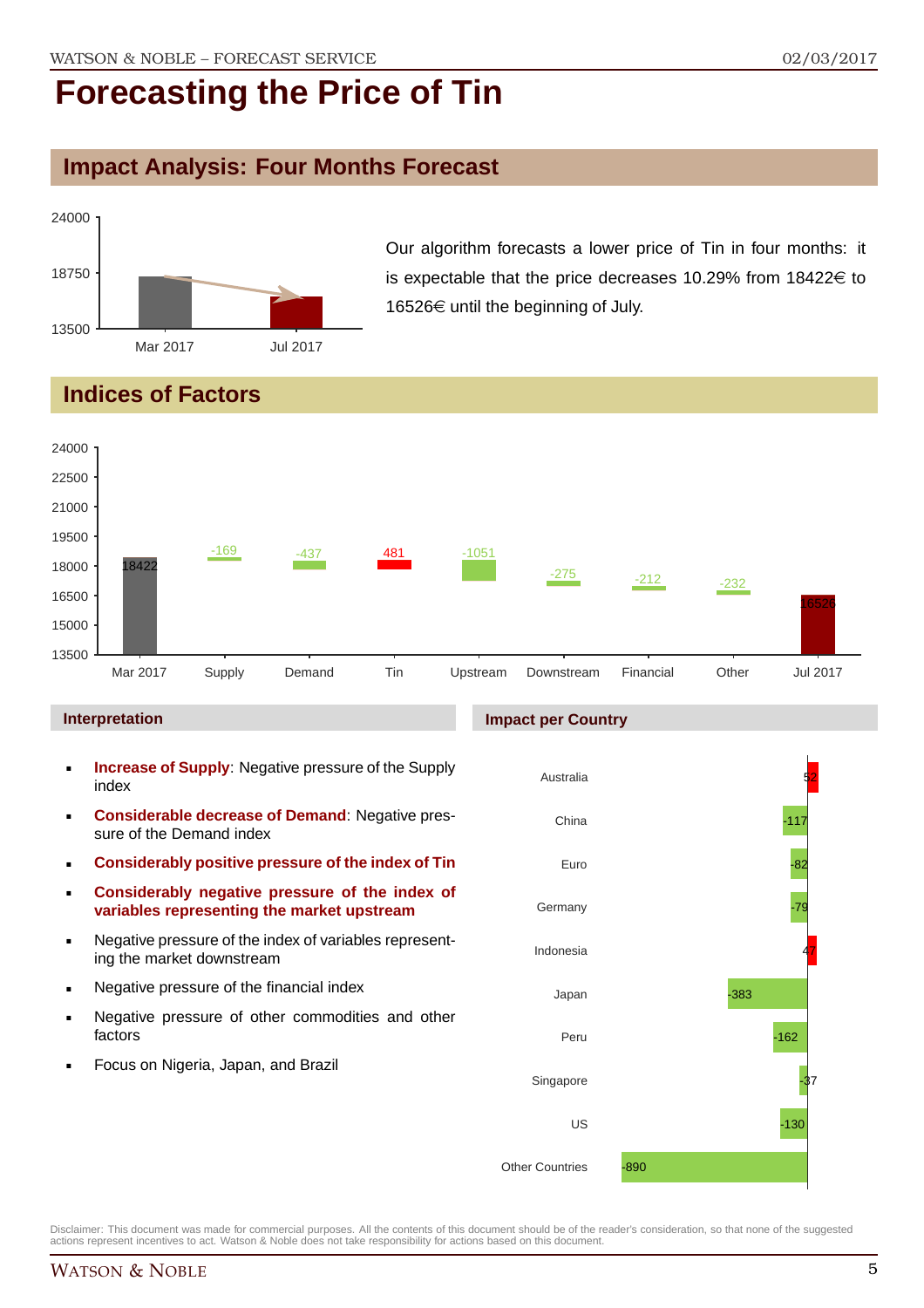### **Impact Analysis: Five Months Forecast**



Our algorithm forecasts a higher price of Tin in five months: it is expectable that the price increases 10.48% from  $18422 \in$  to 20354 $\in$  until the beginning of August.

### **Indices of Factors**



#### **Interpretation**

- **Considerable decrease of Supply**: Positive pressure of the Supply index
- **Considerable increase of Demand**: Positive pressure of the Demand index
- **Considerably positive pressure of the index of Tin**
- Positive pressure of the index of variables representing the market upstream
- **Positive pressure of the index of variables represent**ing the market downstream
- **•** Positive pressure of the financial index
- **Positive pressure of other commodities and other fac**tors
- Focus on Netherlands, Brazil, and Australia

### **Impact per Country**

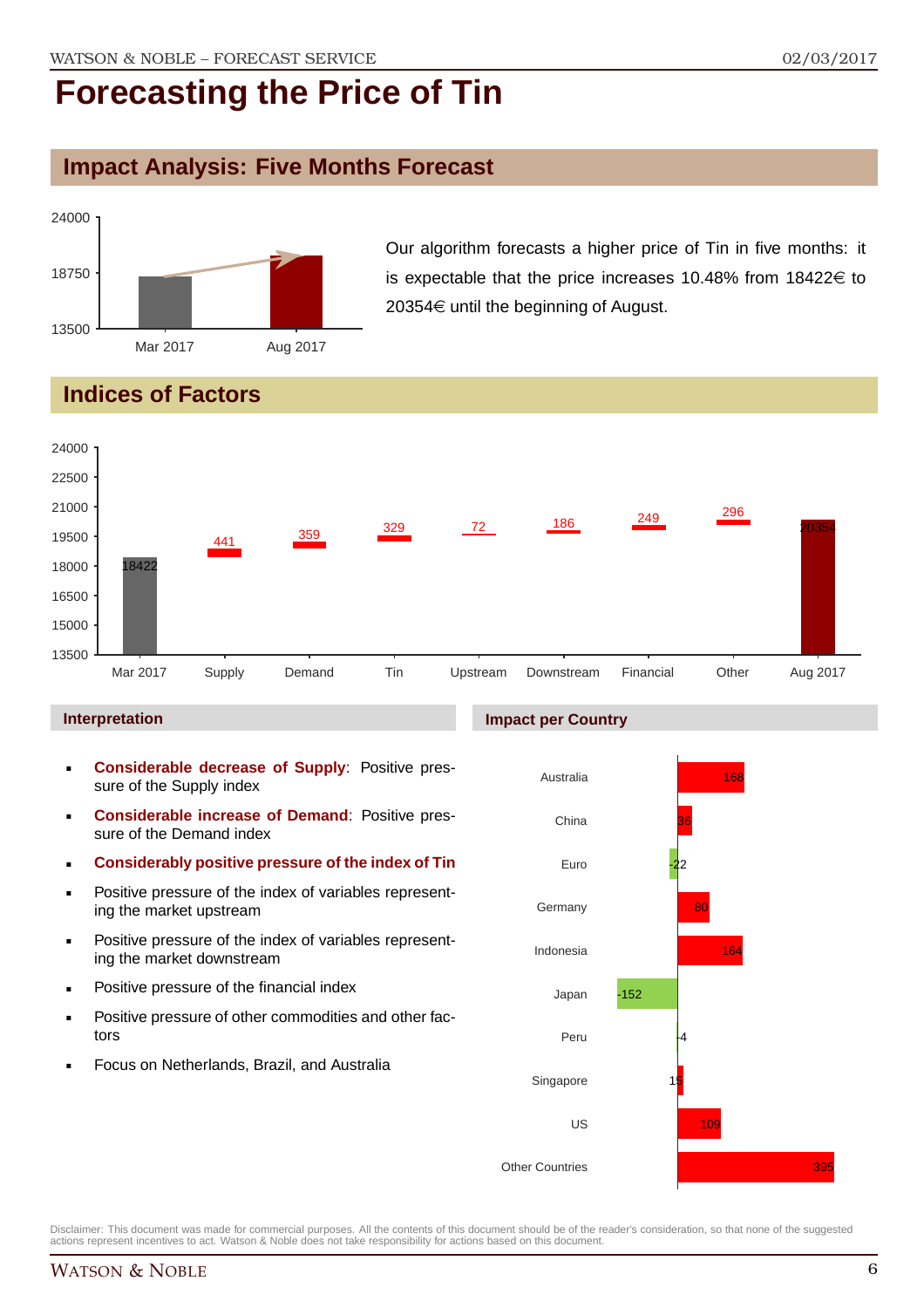### **Impact Analysis: Six Months Forecast**



Our algorithm forecasts a higher price of Tin in six months: it is expectable that the price increases 12.91% from  $18422 \in$  to  $20801 \in$  until the beginning of September.

### **Indices of Factors**



#### **Interpretation**

- **Considerable decrease of Supply**: Positive pressure of the Supply index
- **Considerable increase of Demand**: Positive pressure of the Demand index
- **Considerably positive pressure of the index of Tin**
- **Considerably positive pressure of the index of variables representing the market upstream**
- Slightly negative pressure of the index of variables representing the market downstream
- Slightly positive pressure of the financial index
- **Positive pressure of other commodities and other fac**tors
- Focus on Indonesia, Nigeria, and Australia

#### **Impact per Country**

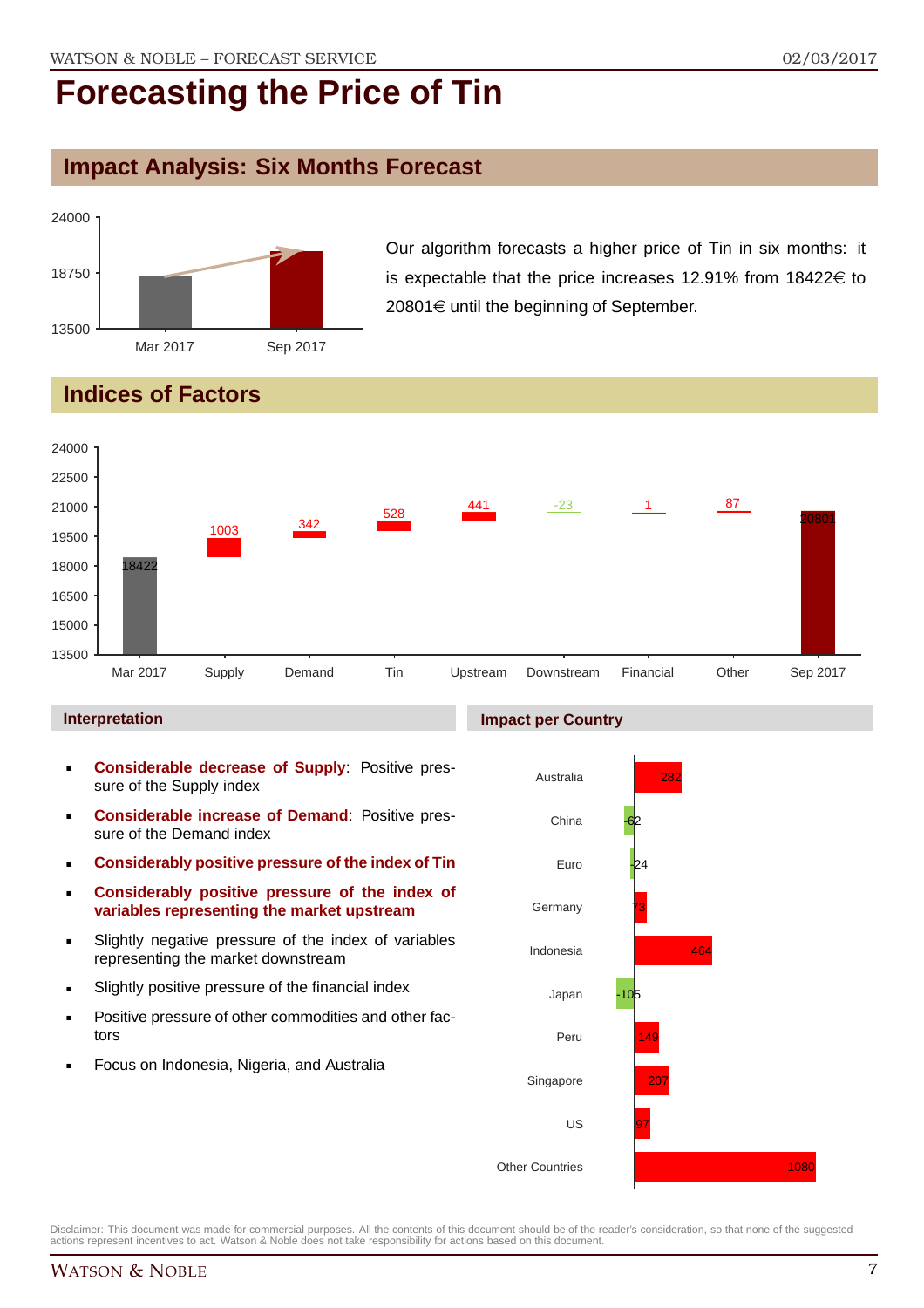### **APPENDIX – Technical Explanation of the Impact Analysis**

In this appendix, we explain the impact analysis of the factors that most contribute for our forecasts.

This Impact Analysis is conducted individually for **each time horizon**, allowing for a distinction between the indices of variables that contribute for our forecasts at short and medium run.

For each time horizon, our analysis has **two components**: first, we present the impact of variables grouped by **indices of factors**; second we present the impact of variables grouped by **indices of countries**.

### **Indices of Factors**

**Indices of factors** are indices of the weighted contributions of the variables grouped in those factors.

**Supply Index**: composed of macroeconomic variables of the producing and exporting countries. It includes variables such as production, exchange rates, inflation, monetary policy, and wages. For example, an increase in wages implies higher production costs which should (in linear, general, and ceteris paribus terms) generate an incentive to increase prices;

**Demand index**: composed of macroeconomic variables of the consuming and importing countries. It includes variables such as production, exchange rates, inflation, monetary policy, and wages. For example, a decrease in a consumer confidence index should (in linear, general, and ceteris paribus terms) increase savings and decrease demand, leading to lower prices;

**Tin Index**: composed of variables related to Tin. It includes variables such as the price of Tin in different regions of the world and exports, imports, and producer prices of Tin in some countries. For example, an increase in the price of Tin in other region may imply an increase in the price of Tin in Europe due to arbitrage movements;

**Downstream index**: composed of variables related to downstream industries, such as Packaging and Electronics. It includes variables such as the exports, imports, and producer prices of these industries in some countries. For example, an increase in the demand of these industries should (in linear, general, and ceteris paribus terms) generate an increase in the price of Tin;